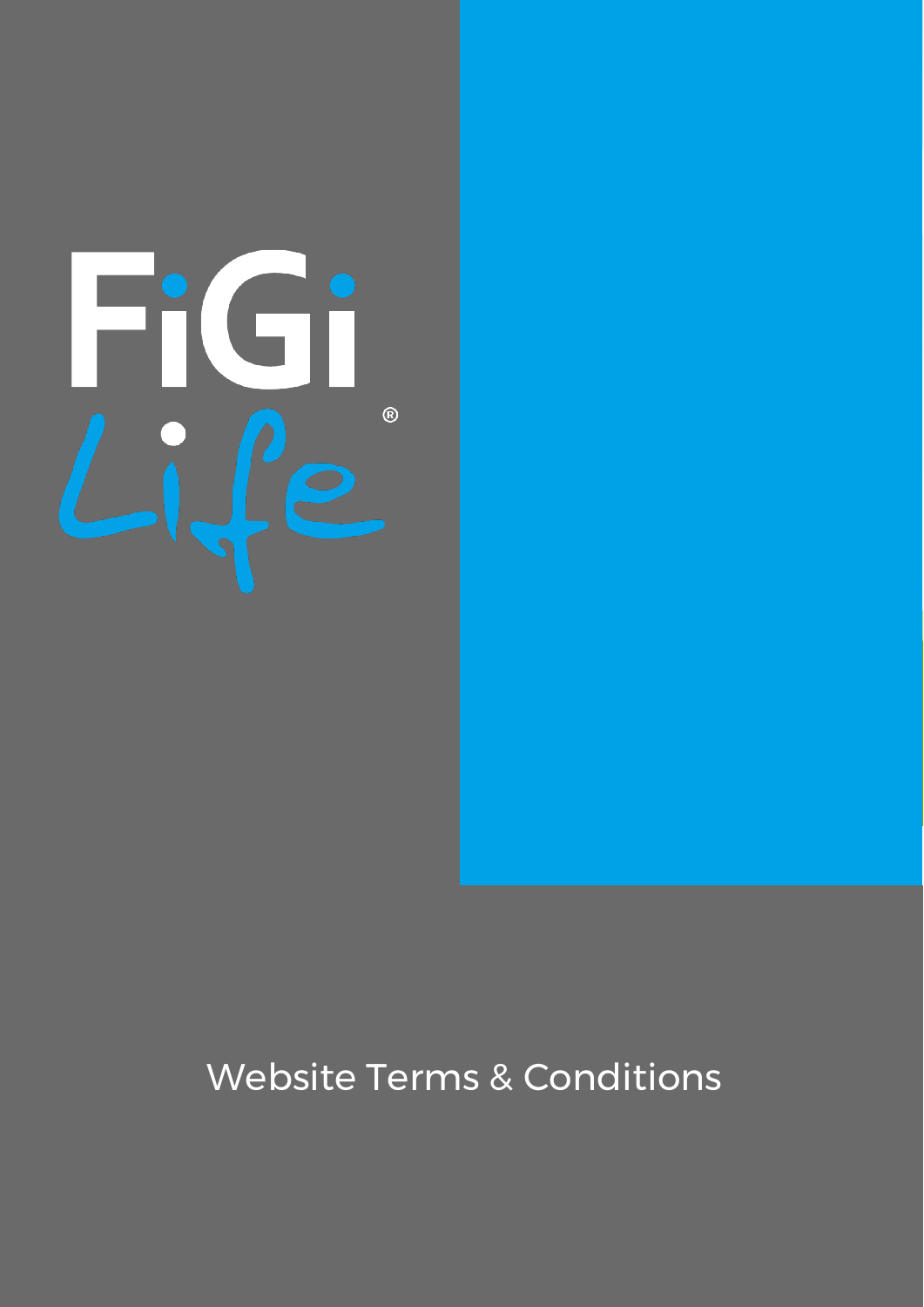

# WEBSITE TERMS & CONDITIONS

# **INTRODUCTION**

Welcome to our website www.figilife.com.au which is owned and operated by Future Insurance Group International Pty Ltd (FiGi Life) ACN 619 183 149, AFSL 506558. Should you continue to use this website, you are agreeing to comply with and be bound by the following terms and conditions of use, which together with our Customer Privacy Policy govern FiGi Life's relationship with you in connection with this website. Should you not agree with any of these terms and conditions, please do not use our website.

If you purchase products through our website, there may be additional terms and conditions relating to the purchase. Please make sure you agree with these terms and conditions, which you will be directed to read prior to making your purchase.

As the business environment changes and FiGi Life evolves, we may need to update our terms and conditions. we will announce changes on our website, and we may also notify you by sending you an email. Any reference to "us", "we" or "our" means Future Insurance Group International Pty Ltd (FiGi Life).

# ACCURACY OF CONTENT

We have taken care and precautions to ensure that the information we provide on this website is accurate. However, we cannot guarantee, nor do we accept any legal liability permissible by law arising from or connected to, the accuracy, reliability, currency or completeness of anything contained on this website or on any linked site. Your use of any information or materials on this website is entirely at your own risk, for which we shall not be liable. It shall be your own responsibility to ensure that any products, services or information available through this website meet your specific requirements.

# **USE**

Our website is made available for your use on your acceptance and compliance with these terms and conditions. By using this website, you are agreeing to these terms and conditions.

You agree that you will use this website in accordance with all applicable local, state and national laws, rules and regulations.

You agree that you will not use, nor will you allow or authorise any third party to use the website for any purpose that is unlawful, defamatory, harassing, abusive, fraudulent or in an obscene way or in any other inappropriate way or in a way which conflicts with the website or the services. Unauthorised use of this website may be a criminal offence and/or give rise to a claim for damages.

If you contribute to our forum (if any) or make any public comments on this website which are, in our opinion, unlawful, defamatory, harassing, abusive, fraudulent or obscene or in any other way inappropriate or which conflict with the website or the services offered, then we may at our discretion, refuse to publish such comments and/or remove them from the website.

You may only use the website for lawful purposes and in a manner consistent with the nature and purpose of the website. we reserve the right to refuse or terminate service to anyone at any time without notice or reason.

Every effort is made to keep the website up and running smoothly. However, we take no responsibility for, and will not be liable for, the website being temporarily unavailable due to technical issues beyond our control.

# PASSWORDS AND LOGINS

You are solely responsible for maintaining the confidentiality of your passwords and username/login details and for all activities carried out under your password and login. we reserve all rights to terminate accounts, edit or remove content and cancel orders at our discretion.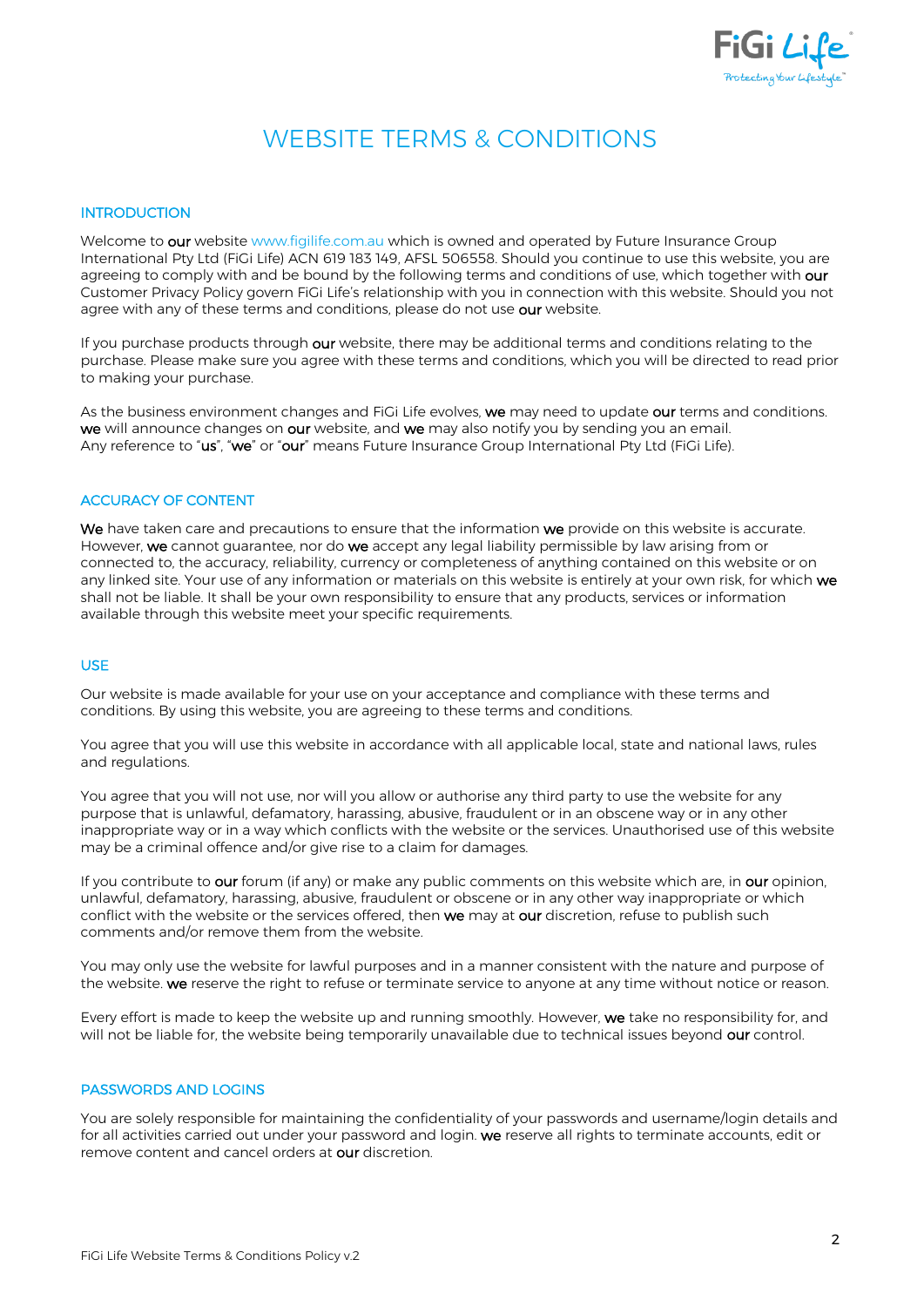

## INDEMNIFICATION FOR LOSS OR DAMAGE

You agree to indemnify us and hold us harmless from and against any and all liabilities or expenses arising from or in any way related to your use of this website or the services or information offered on this website, including any liability or expense arising from all claims, losses, damages (actual and consequential), suits, judgments, litigation costs and solicitor's fees of every kind and nature incurred by you or any third parties through you.

#### INTELLECTUAL PROPERTY AND COPYRIGHTS

This website contains material, which is owned by or licensed to Us, including all uploaded files, layout design, data, graphics, articles, file content, codes, news, tutorials, videos, reviews, forum posts and databases contained on the website or in connection with the services. You must not use or replicate our copyright material other than as permitted by law. Specifically, you must not use or replicate our copyright material for commercial purposes unless expressly agreed to by Us, in which case we may require you to sign a licence agreement.

If you wish to use content, images or other of our intellectual property, you should submit your request to us at the following email address:

[info@figilife.com.au](mailto:info@figilife.com.au)

#### **TRADEMARKS**

The trademarks and logos contained on this website are trademarks of Future Insurance Group International Pty Ltd (Trading as FiGi Life). Use of these trademarks is strictly prohibited except with our express, written consent. All trademarks reproduced in this website, which are not the property of, or licensed to Us, are acknowledged on the website.

# LINKS TO EXTERNAL WEBSITES

This website may contain links that direct you outside of this website. These links are provided for your convenience and are not an express or implied indication that we endorse or approve of the linked website, its contents or any associated website, product or service. We accept no liability for loss or damage arising out of or in connection to your use of these sites.

This website may also, on occasion, include links to other websites which are not controlled by Us. These links are provided for your convenience to provide you with further information or access to additional services. You acknowledge that they are used at your own risk. They do not signify that we recommend or endorse the websites. we have no control over the nature, content and availability of those websites.

You may link to our articles or home page. However, you should not provide a link which suggests any association, approval or endorsement on our part in respect to your website, unless we have expressly agreed in writing. We may withdraw our consent to you linking to our site at any time by notice to you.

## LIMITATION OF LIABILITY

We take no responsibility for the accuracy of any of the content or statements contained on this website or in relation to our services. Statements made are by way of general comment only and you should satisfy yourself as to their accuracy. Further, all our services are provided without a warranty with the exception of any warranties provided by law. We are not liable for any damages whatsoever, incurred as a result of or relating to the use of the website or our services.

### INFORMATION COLLECTION

Use of information you have provided us with, or that we have collected and retained relating to your use of the website and/or our services, is governed by our Privacy Policy. By using this website and the services associated with this website, you are agreeing to the Privacy Policy. To view our Privacy Policy and read more about why we collect personal information from you and how we use that information, please visit www.figilifecom.au.